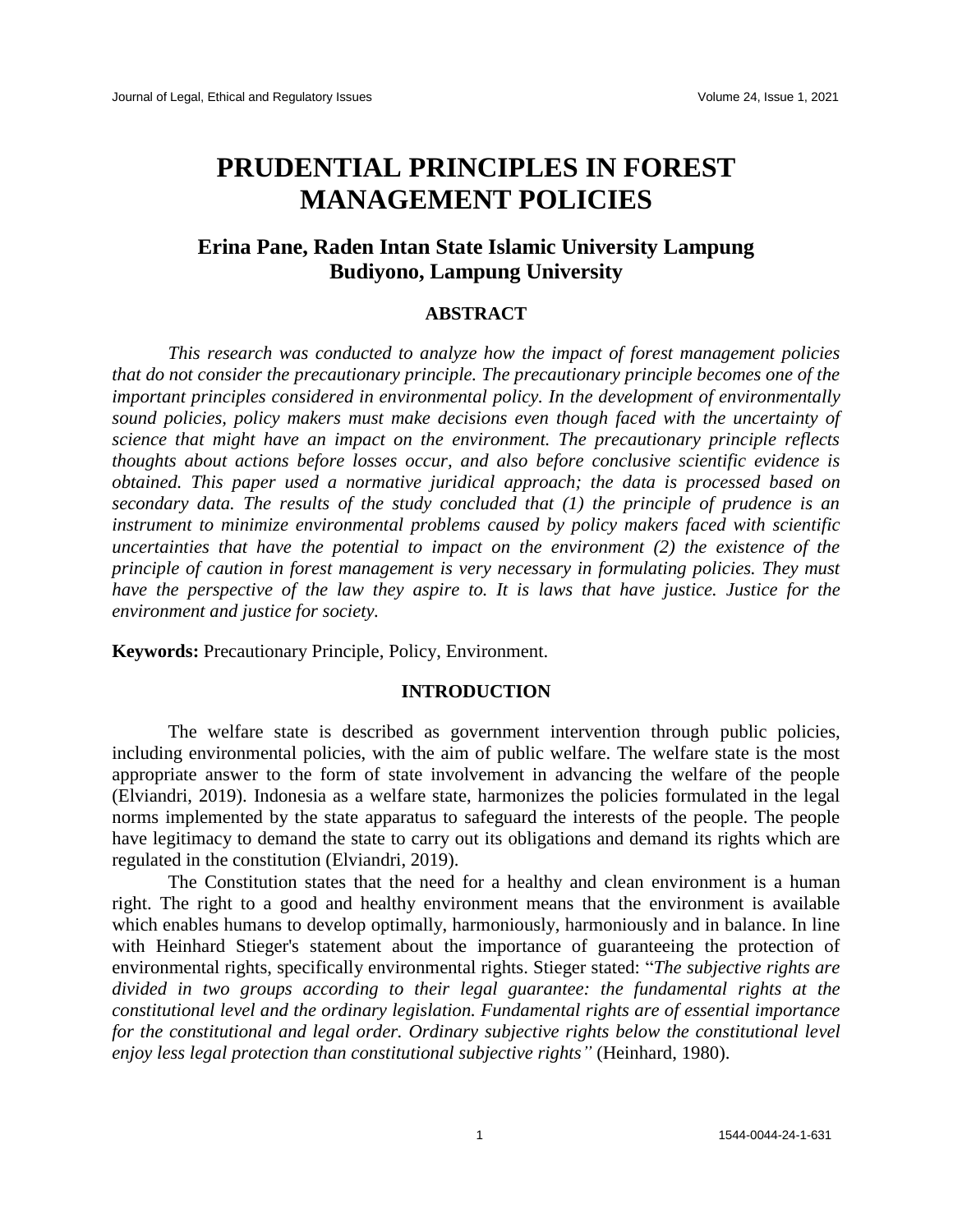Placement of the right to a good and healthy environment has important meaning as the rights of citizens. The right to a good and healthy environment is legally protected by law. The state requires good faith to implement the laws and regulations that are structured and are obliged to guarantee and protect the rights of its citizens.

The state has the authority to manage natural resources for the welfare of the people. The state's control over natural resources listed in the constitution is related to the state's responsibility to realize social welfare and the greatest prosperity of the people (Handayani, 2015). The state is responsible for managing and protecting the environment while maintaining sustainable natural resources. At any level, the state needs to intervene in the management of natural resources and the environment, with the aim that people's sources of prosperity are not damaged due to the neglect of environmental management principles.

Minimizing pollution or environmental damage can be done through policies that lead to operational regulations that apply environmental principles. The results of the Indonesia Corruption Watch study, Emerson Yuntho and the team explained that there were five local regulations that were contaminated, all of which had the potential for corruption due to discretion or the extent of regional head policy. In managing natural resources in the area. The regulation has the potential to provide opportunities for collusion that leads to corrupt practices in carrying out forestry planning, potentially damaging forest functions, and licensing transactions by officials to determine the management of forest areas that have the potential to destroy natural resources (Gregory et al., 2006).

There are also regional regulations that have the potential to cause forest destruction, because they provide opportunities to clear land by burning forests.

In the case of forest fires that occurred in several regions in Indonesia, the National Disaster Management Agency stated that more than 857 ha of land were burned in forest and land fires throughout 2019. The land is spread in 6 different provinces. And land from January to September 2019 amounting to 857,756 ha with details of mineral land 630,451 ha and peat 227,304 ha. The data is data collected from January to September 2019. Some other examples that there are disputes over ownership of natural resources, (Angga, 2017) or on the management of geothermal in protected forests that cause pollution of water sources around exploited (Yanis et al., 2019) geothermal sources.

Based on the cases that occur, there must be emphasized that the use of forest land and utilizing forest resources, not just formal legality without regard to the principles of environmental sustainability. From some formulation of environmental principles, the application of the principle of prudence is one of the efforts to minimize environmental damage and maintain environmental sustainability. This principle of prudence emphasizes how to prevent so as not to decrease the quality of the environment due to environmental damage. Local regulations are one of the legal instruments that can regulate behavior, and become important when the precautionary principle is included. The precautionary principle in forest management policies in the region (regional regulations) is a solution to prevent the occurrence or minimize forest damage. The purpose of this paper is (1) to analyze the principles of prudence in environmental policies and (2) to analyze the existence of the principles of prudence in forest management.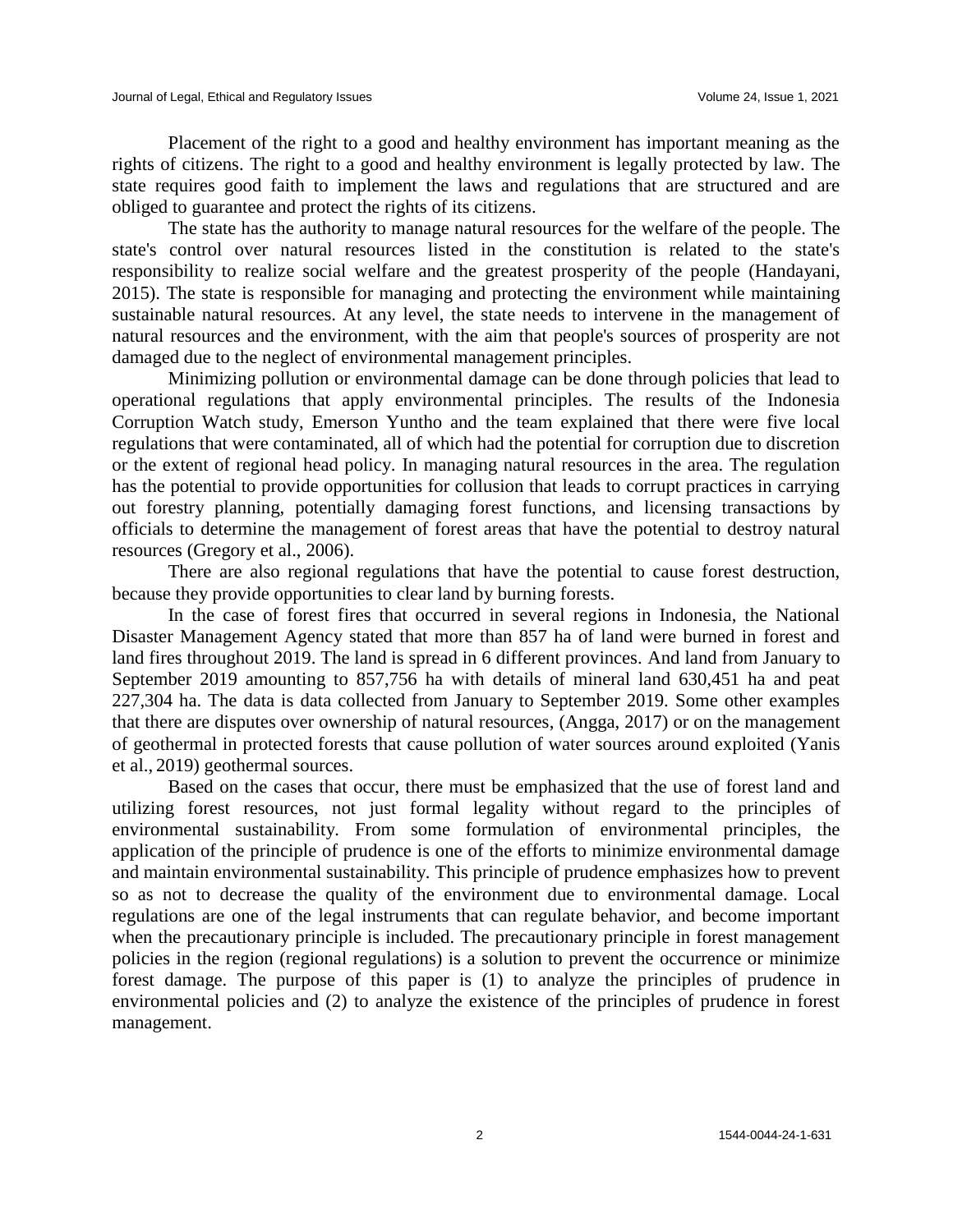#### **RESEARCH METHODS**

This research was descriptive-analytical in nature where the data were presented based on facts. The research approach used a normative approach. It examines legal norms (laws and regulations) and library materials as secondary data. Qualitative juridical methods were employed to analyze the data. To achieve clarity on the problem discussed. Then a logical interpretation was constructed by investigating the law itself by looking for the relationship between the law and other laws as long as the law is still relevant.

#### **RESEARCH RESULTS**

#### **Prudential Principles in Environmental Policy**

The environment is a "*unity of space with all objects, power, conditions, and living things, including humans, and their behavior which affects the continuity of life and the welfare of humans and other living things"*. As a system, its elements affect each other (Siahaan, 2004). The combination of various elements, making the environment has complex problems. In line with Otto Soemarwoto, the environment or human environment is the sum of all objects and conditions that exist in the occupied space that affect their lives (Soemarwoto, 2004).

Pamela Hill (Rahmadi, 2015) defines that environmental protection is "*reducing pollution, making sustainable choices, seeking holistic solutions, and distributing the burdens and benefits of industrialization on the environment fairly among all populations, considering their current situations, their contributions to the harms being addressed, and the resources available to them."* The series of protections is intended to create not only to protect humans but also the environment itself.

Related to that case, environmental management has the main goals and objectives, namely management in an integrated manner in the utilization, recovery and development of the environment. The main objectives and targets are structured among others by the fact that there has been an exploration and exploitation of human beings. They do not know the boundaries of natural resources that cause environmental damage and pollution. There needs to be a systematic and integrated effort that can be done to preserve environmental functions and prevent pollution or damage to the environment which includes planning, utilization, control, maintenance, supervision, and law enforcement.

Systematic efforts which include planning, utilization, control, maintenance, supervision, and law enforcement are carried out in an integrated manner. This integration includes all in the environmental fields for the continued functioning of the environment. Efforts to protect and manage the environment are carried out by the state by fulfilling several principles, including the principle of state responsibility, the principle of sustainability, and the principle of benefits. The realization of sustainable development with an environmental perspective is a conscious and planned effort, which integrates the environment and resources into the development process. The aim is to guarantee the ability, welfare, and quality of life of present and future generations. The state must be able to control the use of resources wisely and minimize the impact of businesses and or activities that cause environmental damage.

In terms of carrying out its responsibilities, the state must ensure that the utilization of natural resources will provide maximum benefits for the welfare and quality of life of the people.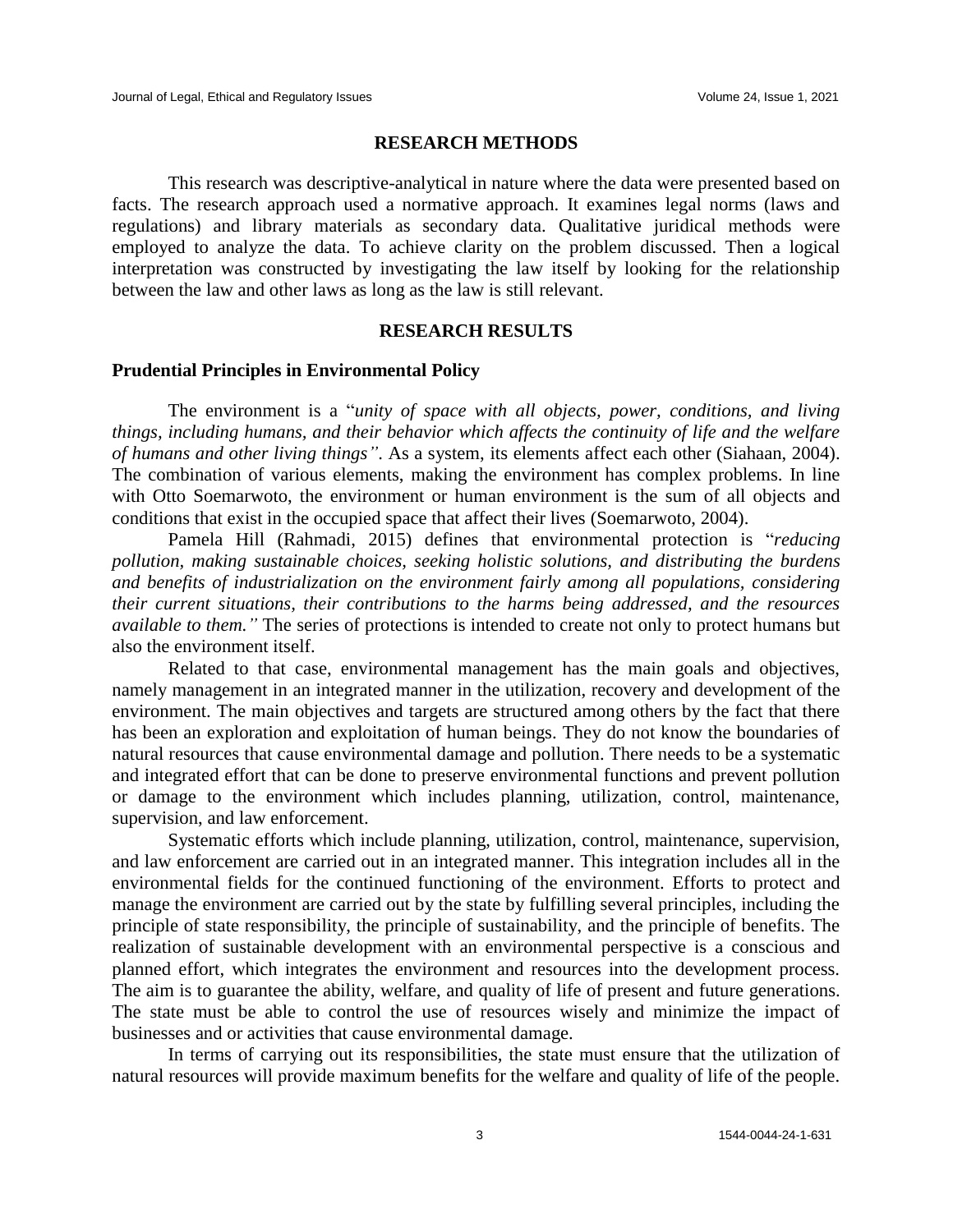This utilization must be felt by the present and future generations, guaranteeing citizens' rights to a good and healthy environment. The guarantee of rights for each citizen and each generation is a manifestation of the principle of justice. Where the protection and management of the environment reflects proportional justice for every citizen across regions, across generations, and across genders.

Several studies describe how the realization of the principle of justice that must be carried out by the state. Kuehn (Wibisana, 2011) gave the concept that justice in sustainable development is intended for intergenerational and intergenerational justice. Intergeneration and intergenerational justice will be realized if there is an equal treatment for those who cause environmental injustice. The party must be sanctioned to restore the environment, or provide compensation for losses that cause environmental damage (corrective justice). As we know that environmental impacts resulting from environmental activities that are dangerous and insurmountable will become the burden of all generations (Imamulhadi, 2013).

In their development, this is called the principle of intergenerational equity. This principle states that current and future generations have the same right to occupy the earth not under conditions the bad one. Thus, the burden of an environmental problem must be shared by the community in one generation.

The obligation to use a natural resource that is economical, prudent and implement conservation of natural resources is one form of recognition of the protection of intergenerational rights. State efforts to bring justice to every citizen across regions, across generations, or across gender, require the implementation of the principle of prudence in carrying out activities of exploiting natural resources that may result in pollution and/or environmental damage.

As a precautionary measure, it is necessary to take into account that there is uncertainty regarding the impact of a business and/or activity. The uncertainty of preventing impacts occurs because there is a limited mastery of science and technology, which is often the reason for delaying steps to minimize or avoid threats to environmental pollution and/or damage.

The precautionary principle formulation is the 15th principle and is a derivative of the principle of sustainable development delivered at the 1992 (Imamulhadi, 2013) Earth Summit in Rio de Janeiro, stated that *"In order to protect the environment, the precautionary approach shall be widely applied by States according to their capabilities. Where there are threats of serious or irreversible damage, lack of full scientific certainty will not be used as a reason for responding to cost-effective measures to prevent environmental degradation."* This principle explains that uncertainty regarding the impact of a business and/or activity due to limited mastery science and technology are not grounds for delaying steps to minimize or avoid threats to environmental pollution and/or damage.

The principle of caution in the study of etymology, derived from the term "*precaution*" (Latin "*prae*" means "*before*", and "*cautio*" which means "*security*" or "*security*"). The term "caution" in the Black's Law Dictionary is defined as: (1) "*security given to ensure performance of some obligations";* and (2) *"the person who gives the security"* (Garner , 1999). In general, the precautionary principle can be interpreted as a principle of prudent action taken before the impact occurs (Latifah, 2016). The precautionary principle began to be known and became a discussion in international law since the 1980s. Before entering the realm of international law, in the early 1970s the principle of prudence was first applied in German environmental law as vorsorgeprinzip (meaning future or cautious). The state is obliged to avoid environmental damage/pollution by careful planning. This principle also serves as a justification for the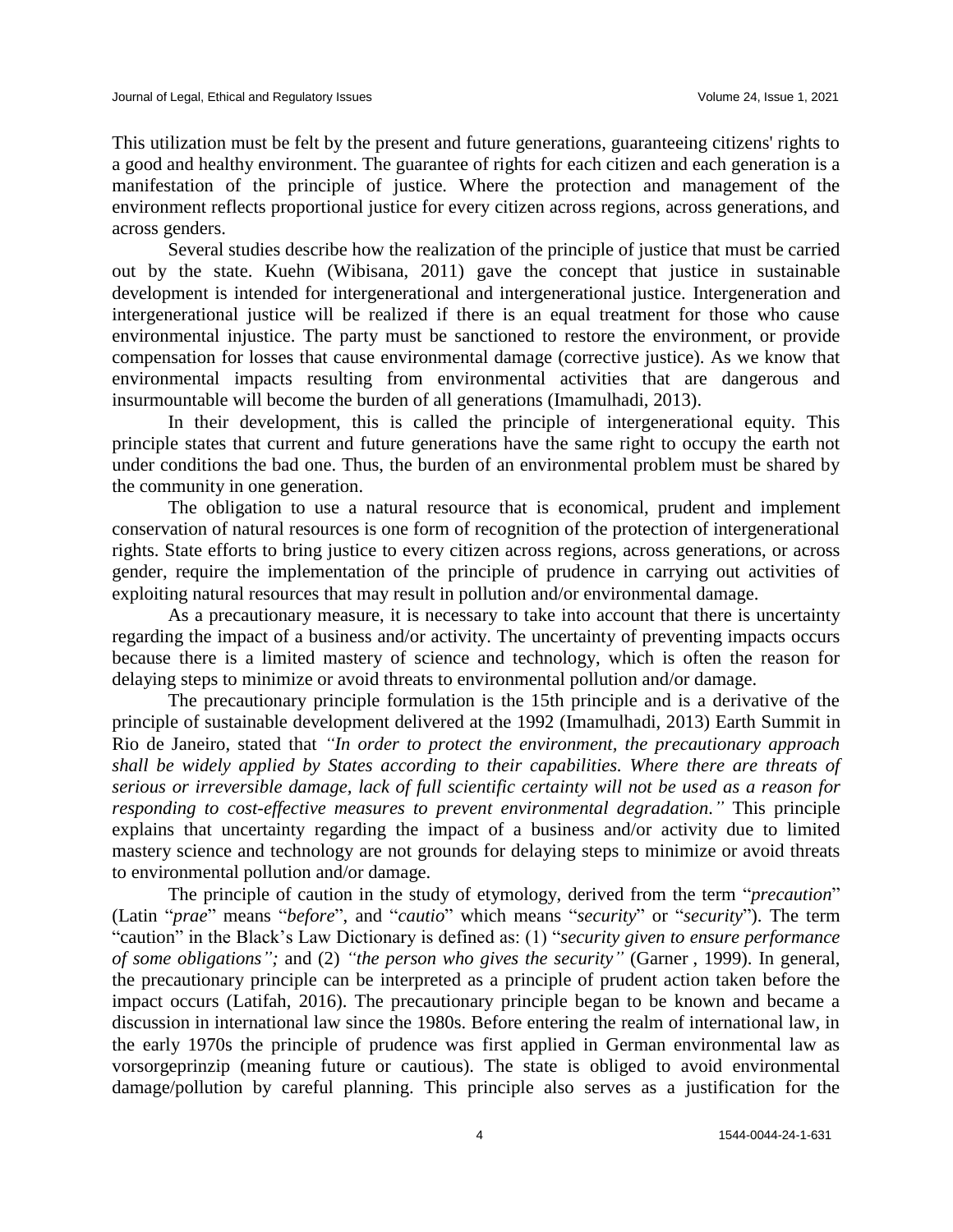prevention and control of massive pollution through the application of the best technology to minimize the possibility of pollution (Wibisana, 2011).

The definition of precautionary principle in national legislation and international law instruments, not uniformly adding the precautionary principle formulation, will remain the same elements contained in the precautionary principle. The elements are (Latifah, 2016):

### **Risk Uncertainty**

Precautions are taken only if the potential risks or hazards contained in a product or activity cannot be fully demonstrated because scientific data are inadequate or inconclusive (Vent, 1991), meaning that there is a causal relationship between the product or activity and the potential damage or danger that will be caused because it has not the evidence (Hans, 2005).

There is a scientific assessment of the potential risks posed. Implementation of the precautionary principle must still begin with a complete scientific assessment and identification of each degree of scientific uncertainty conditions for the potential risk that will arise (Foster, 2011).

There is the potential for serious or permanent damage. Damage is said "*to be serious if the damage affects the life and health of individuals, vital natural resources (such as water, soil, and air), species sustainability, climate and ecosystem balance"* (Andorno, 2004). The size of the damage threshold depends on the culture of the local community so precautionary measures can be determined (Latifah, 2016).

Proportional preventive measures. Not every condition has potential risks, so that precautionary measures are only taken by first considering the impact on the community (the impact on protecting public health and the environment compared to economic interests) (Mandel, 2006).

There is a shift in the burden of proof. The burden of proof is borne by the creator of technology. The creators of technology must be able to prove that the new technology they created is not dangerous. Precautionary principles use the reverse burden of burden approach to a product or activity that has potential risks that threaten public health and the environment (Latifah, 2016).

This precautionary principle must always be coupled with the precautionary and prevention principles. The principle of early prevention states: Eliminating and preventing pollution emissions where there is reason to believe that damage or harmful effects are likely to be caused, even where there is inadequate or inconclusive scientific evidence to prove a causal link between emissions and effects. Where this principle states that the protection of biodiversity is necessary for early prevention and states that environmental damage can be seen as an external cost of an economic activity that must be borne by economic activity actors. Based on this principle the cost of environmental damage must be integrated into the decision making process relating to the use of natural resources.

The concept of early prevention has indeed been widely accepted and applied in various aspects of life. In connection with this precautionary principle, it was stated that science does not always provide the insights needed to protect the environment effectively, and that the undesirable effect of my results if measures are taken only when science does provide such insights (Freestone & Ellen, 1996). Freestone and Hey argued that *"The essence of precautionary concept, the precautionary principle, is that once a risk has been identified, the*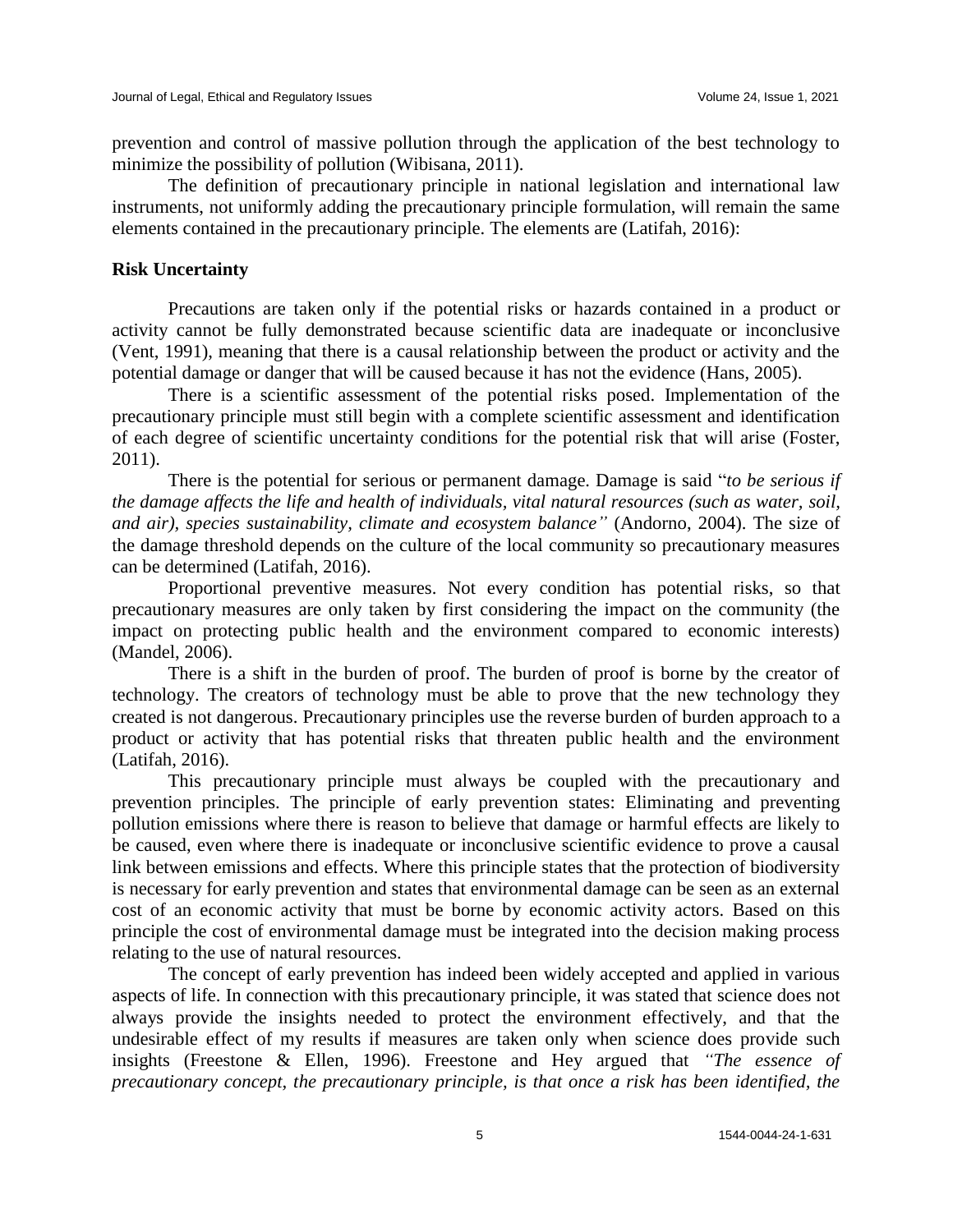*lack of scientific proof of cause and effect shall not be used as a reason for not taking action to protect the environment"*, so the application of the principle of prudence caution (Freestone & Ellen, 1996):

- 1. Once a risk has been identified. If a loss has been identified that might arise;
- 2. Where there are threats of serious or irreversible damage. If there is a serious threat or the threat cannot be recovered as a result, so that the impact is forever on the environment;
- 3. Lack of scientific certainty. If there is a lack of ability to measure the likelihood of consequences or impacts that will occur (uncertainty over certainty about the magnitude and extent of the impact that will occur).

### **Existence of Prudential Principles in Forest Management**

The application of the precautionary principle is carried out if a loss has been identified, loss and/or damage to the environment that has not yet occurred or the damage and/or loss has the potential to occur. This is due to lack of knowledge of how much impact will occur and how much maybe the impact will occur. In relation to forest management there are several regulations that have the potential to cause forest destruction, for example:

- 1. Law Number 32 of 2009 concerning environmental protection and management. These environmental laws are increasingly difficult to eradicate the practice of land clearing by burning. Article 69 Paragraph (2) states that clearing land by burning is permitted by taking into account the local wisdom of each region.
- 2. Regulation of the Minister of Environment No. 10 of 2010 concerning Mechanisms for Preventing Pollution and Environmental Damage Related to Forest/Land Fires.

This regulation itself was made to make effective efforts to prevent pollution and environmental damage caused by forest and land fires. In Article 4 paragraph (1), paragraph (2) and paragraph (3) written permission, that the customary law community who burn land with a maximum land area of 2 (two) hectares per head of family to be planted with local varieties of varieties must notify the village head. The village head sends a notification to burn the land to the agency that carries out government affairs in the field of environmental protection and management of the district/city. However, the permit for burning the land is not permitted under conditions of rainfall under normal, long dry and dry climates.

Central Kalimantan Governor Regulation Number 15 Year 2010 Amendment of Central Kalimantan Governor Number 52 Year 2008 is concerning Guidelines for Land and Yard Opening for Communities in Central Kalimantan. In Article 1 paragraph (1), (2), (3) and (4) that everyone who conducts land clearing and plots of land by means of limited and controlled burning must obtain permission from the authorized official (regent/mayor). Permit land clearing by burning, arguing that this governor's regulation stipulates that people may burn land but must first obtain permission from relevant officials in their area, such as village heads, sub-district heads adjusted to the area to be burned

As for the area of burning, the authority to grant permits is regulated with land area under 5 ha, delegated to:

- 1. Camat, for land area above 2 ha to 5 ha;
- 2. Head of village/village head, for land area of more than 1 ha to 2 ha;
- 3. Head of community, for land area up to 1 ha.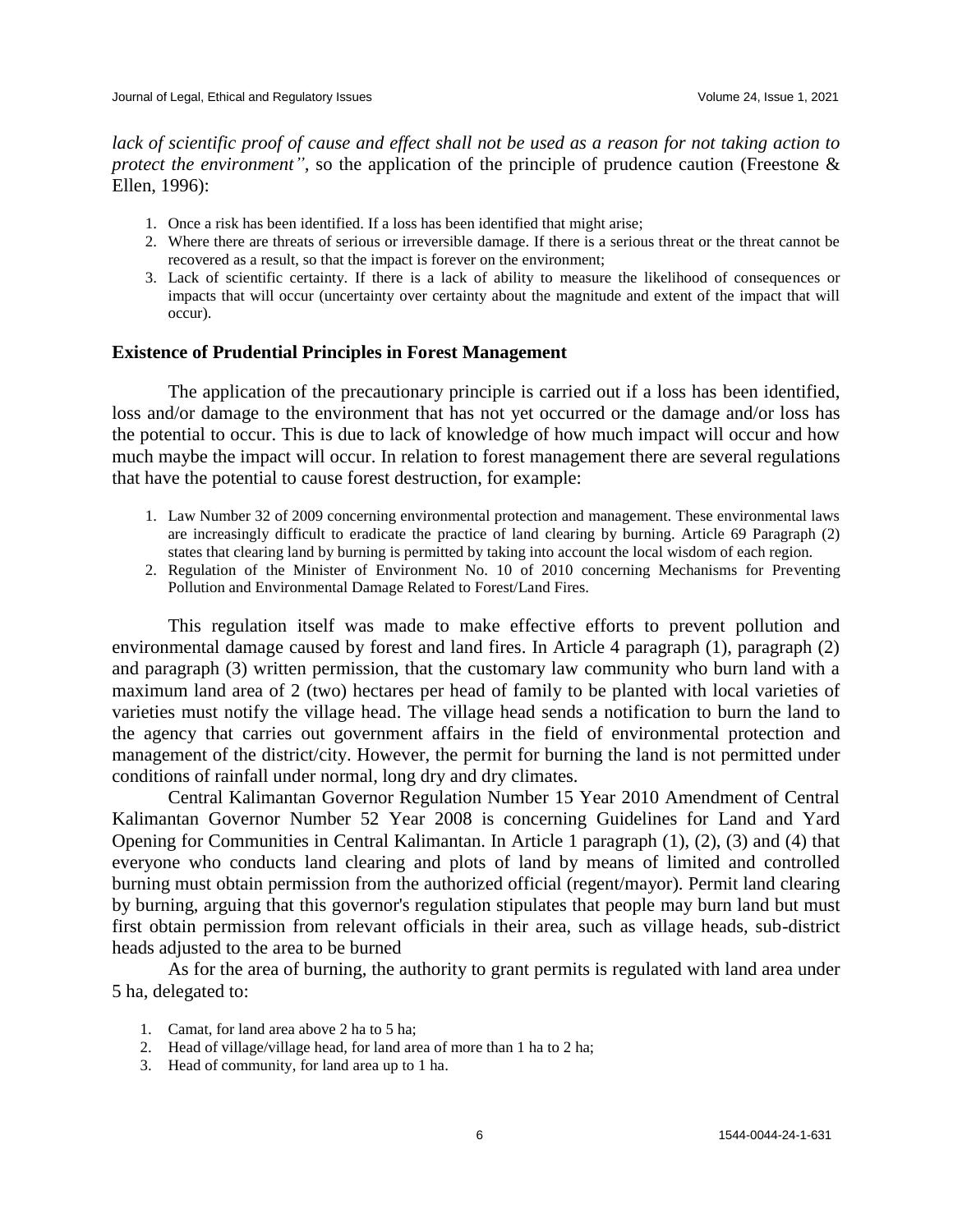Permit cumulative burning for the same area and day:

- 1. District level a maximum of 100 ha or
- 2. The village/village level is a maximum of 25 ha.

Riau Province Regional Regulation concerning Guidelines for the Control of Forest Fire, Land and Environment of Riau in 2007. Riau which has the largest peat land in Sumatra also allows land clearing by burning. Permission to burn land for agriculture, plantations and cultivation. The terms of burning are regulated through Article 3 paragraph (4) of the provisions regarding land burning licensing regulated by village and district level regulations regarding customary rights.

In the forest area management policy, the precautionary principle has not been implemented. The policy or decision was issued by not considering the protection functions, local protection functions, life support functions, biodiversity protection functions of the forest area which are allowed to be cleared by burning forest land, because decisions are made without based on complete data, accurate and real conditions of a forest area.

As a result of forest fires, local communities also experience social losses in the form of loss of forest as a source of livelihood, livelihood and identity of indigenous peoples. There are ecological losses, such as loss of habitat where biodiversity of flora and fauna are located and damage to important ecosystems that provide environmental services in the form of air and water clean.

In several cases of changes in the designation, function and use of forest areas, various permits have been issued without being followed by the requirements determined by relevant laws and regulations, for example the obligation to prepare an analysis of environmental impacts, an instrument for analyzing environmental impacts or environmental permits. The instrument is a study of the major and significant impacts of a planned business and/or activity on the environment required for the decision making process regarding the conduct of a business and/or activity.

Every business plan and/or activity that is likely to cause a large and significant impact on the environment must have an analysis of environmental impacts. An analysis of environmental impacts states that businesses and/or activities that are likely to have a major and significant impact on the environment include:

- 1. Changing landforms and landscapes;
- 2. Exploitation of natural resources, both renewable and non-renewable;
- 3. Processes and activities that can potentially lead to waste, pollution and damage to the environment, as well as deterioration of natural resources in their utilization;
- 4. Processes and activities whose results can affect the natural environment, the artificial environment, and the social and cultural environment;
- 5. Processes and activities whose results will affect the preservation of resource conservation areas and/or protection of cultural reserves;
- 6. Introduction of types of plants, types of animals, and types of microorganisms;
- 7. Manufacture and use of biological and non-biological materials;
- 8. Application of technology which is estimated to have great potential to influence the environment;
- 9. Activities that have a high risk, and or affect national defense.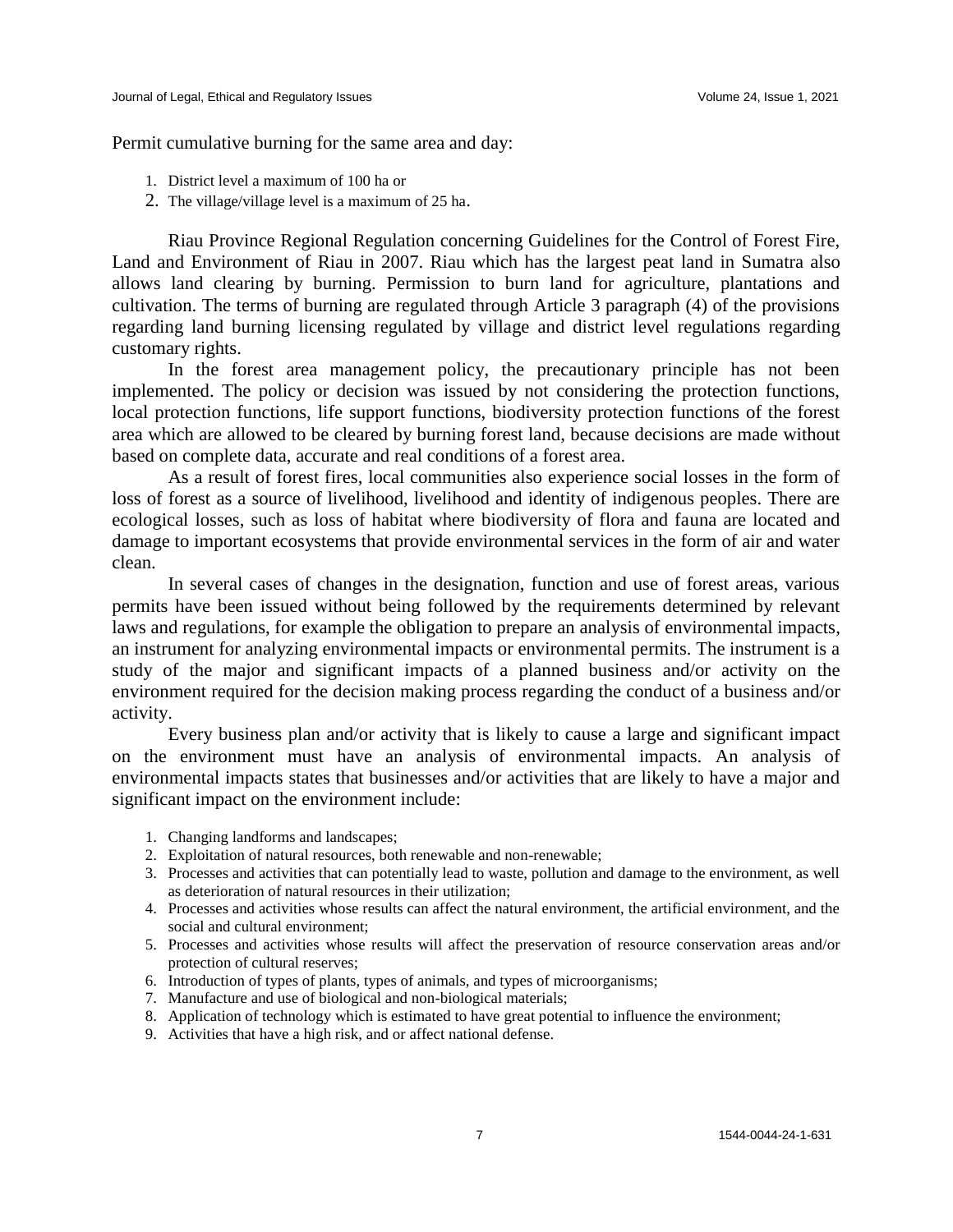Preventive action has not been implemented properly, because in reality in the policy on forest area change, instruments to prevent damage to forest areas are ruled out, in the sense that these instruments are not used as norms of governance (best management) by decision makers. A paradigm needs to be formed to apply the precautionary principle to prevent forest destruction.

As an instrument to prevent damage to forest areas, namely: the precautionary principle, this principle is not applied or is not used as a basis for consideration, by policy makers in determining policy changes in the designation, change in function, and use of forest areas so far. The non-implementation of the legal principle as a general principle proves that the forest area management policy has not been directed to the welfare of the community with the goal of managing social, cultural, economic aspects and preservation of environmental functions in a balanced proportion. Sustainable forest areas, namely the principle of forest destruction pay, the principle of responsibility of the state, government, business world, community.

Good and sustainable forest area management policies, policies directed at the welfare of the community with the goal of managing social, cultural, economic and environmental aspects in a balanced way, therefore the actualization of the principle of the preservation of environmental functions in environmental policies is very important. It needs to develop the ius constituendum perspective. ius constituendum brings the law to justice, where forest management policies must balance justice for the environment and the interests of managers.

The principle of environmental law as a general principle, which has a more coercive nature and leads to the development of the leadership character of decision makers. The legal principle as outlined is a general principle, it is hoped that it can change the way of decision makers, then it becomes a paradigm that is followed by stakeholders. Furthermore, it is hoped that the principle can become a doctrine or a source of law as a solution to overcome the problem of damage to the forest area, both by the legislators, the government, law enforcers, and business actors, as well as the general public.

#### **CONCLUSION**

Based on the results of the above study, it is concluded that: In environmental policy, the precautionary principle is an instrument for preventing pollution or damage related to problems faced by policy makers due to the uncertainty of science in estimating environmental impacts. At the level of environmentally sound policy development, the policy makers formulate legal norms in the form of laws and regulations, even though they are confronted with the uncertainty of knowledge in practicing environmental impacts. It is under these conditions that the precautionary principle is implemented. The precautionary principle reflects thoughts about actions before losses occur, and also before conclusive scientific evidence is obtained. This means having to wait for conclusive scientific evidence and proof of a definite level of risk, but it must prevent environmental harm.

The existence of the principle of prudence in forest management is very necessary. Legislation is a concrete formulation of legal norms. Increasing demands for land clearing and/or utilizing forest areas, goes hand in hand with the need for increased legislation. Responsiveness of community needs must be accommodated and accommodated in a statutory regulation. The pattern of formal legalistic positivistic law must be balanced with a progressive mindset with the perspective of the *constituendum* (the law aspired). The law aspired is the law of justice. Justice